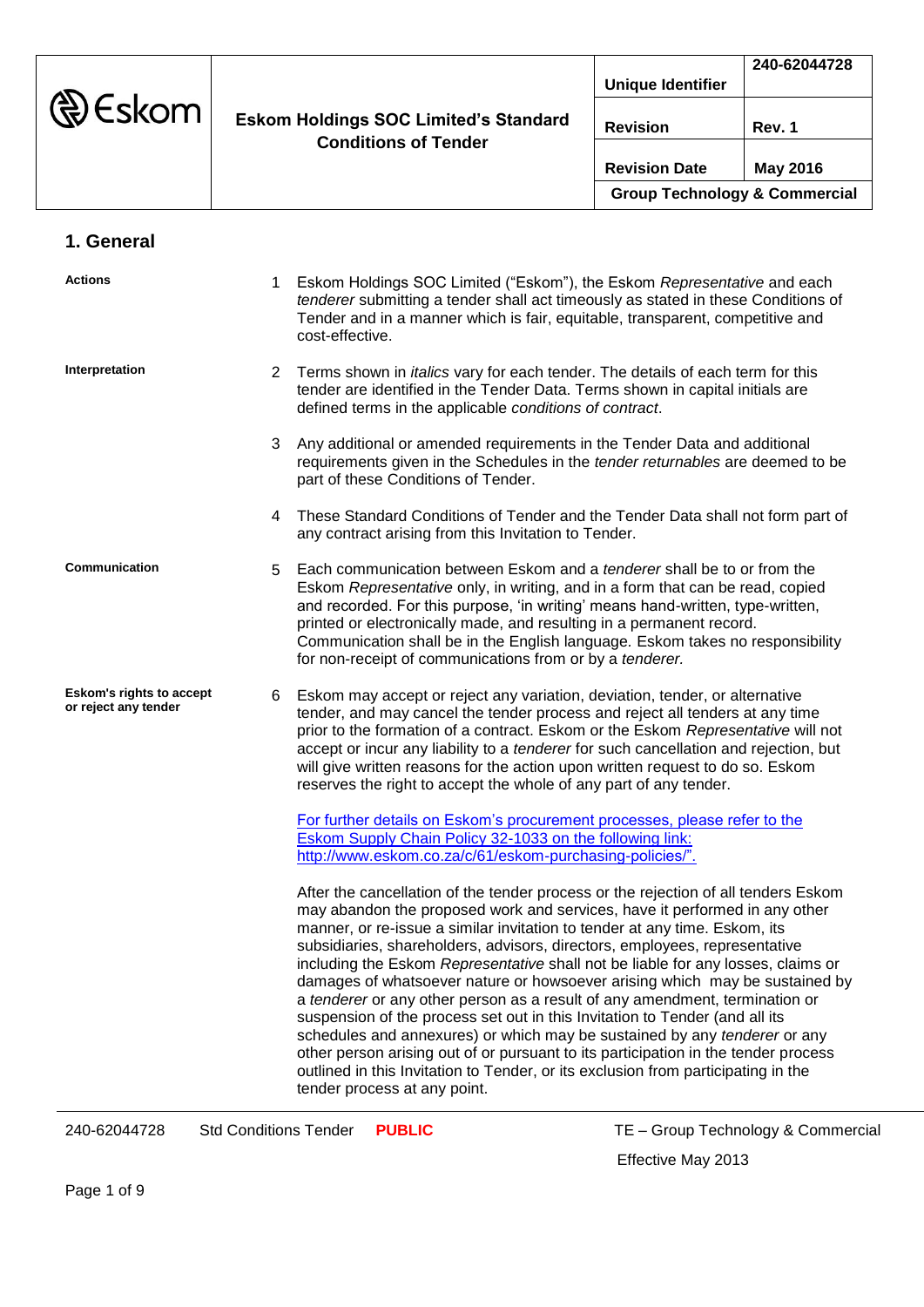|                                                                 |                     |                                                                                                                                                                                                                                                                                                                                                                                                     |                                          | 240-62044728    |
|-----------------------------------------------------------------|---------------------|-----------------------------------------------------------------------------------------------------------------------------------------------------------------------------------------------------------------------------------------------------------------------------------------------------------------------------------------------------------------------------------------------------|------------------------------------------|-----------------|
|                                                                 |                     |                                                                                                                                                                                                                                                                                                                                                                                                     | <b>Unique Identifier</b>                 |                 |
| Eskom                                                           |                     | <b>Eskom Holdings SOC Limited's Standard</b><br><b>Conditions of Tender</b>                                                                                                                                                                                                                                                                                                                         | <b>Revision</b>                          | Rev. 1          |
|                                                                 |                     |                                                                                                                                                                                                                                                                                                                                                                                                     | <b>Revision Date</b>                     | <b>May 2016</b> |
|                                                                 |                     |                                                                                                                                                                                                                                                                                                                                                                                                     | <b>Group Technology &amp; Commercial</b> |                 |
|                                                                 |                     |                                                                                                                                                                                                                                                                                                                                                                                                     |                                          |                 |
| Eskom's right to<br>negotiate                                   | 7                   | Eskom reserves the right to enter into mandated negotiations with any one or<br>more selected tenderers in accordance with Eskom's approved procurement<br>policies and procedures.                                                                                                                                                                                                                 |                                          |                 |
| <b>Disclaimer regarding</b><br>accuracy of tender<br>documents  | 8                   | While Eskom takes all reasonable measures to ensure that all information<br>contained in the tender documents is correct and complete, Eskom does not,<br>however, make any representations or warranties, express or implied, as to the<br>accuracy or completeness of such information and Eskom expressly disclaims<br>any and all liability for such representations, warranties or statements. |                                          |                 |
| 2. Tenderer's<br>obligations                                    |                     |                                                                                                                                                                                                                                                                                                                                                                                                     |                                          |                 |
|                                                                 | and shall:          | The tenderer shall comply with the following obligations when submitting a tender                                                                                                                                                                                                                                                                                                                   |                                          |                 |
| <b>Eligibility</b>                                              | $\mathbf{1}$        | Submit a tender only if the tenderer complies with the criteria stated in the<br>Tender Data and the tenderer, or any of his principals, is not under any<br>restriction to do business with Eskom.                                                                                                                                                                                                 |                                          |                 |
| <b>Cost of tendering</b>                                        |                     | 2 Accept that Eskom will not compensate the <i>tenderer</i> for any costs incurred in the<br>preparation and submission of a tender, or the negotiation of any contract,<br>including the costs of any testing necessary to demonstrate that aspects of the<br>tender satisfy the evaluation criteria.                                                                                              |                                          |                 |
| <b>Check documents</b>                                          | 3<br>fax-back form. | Check the tender documents on receipt, including pages within them, and notify<br>the Eskom representative of any discrepancy or omissions using the enclosed                                                                                                                                                                                                                                       |                                          |                 |
| <b>Confidentiality and</b><br>copyright of documents            | 4                   | Treat as confidential all matters arising in connection with the tender. Use and<br>copy the documents provided by Eskom only for the purpose of preparing and<br>submitting a tender in response to this Invitation to Tender.                                                                                                                                                                     |                                          |                 |
| <b>Standardised</b><br>specifications and other<br>publications | 5                   | Obtain, as necessary for submitting a tender, copies of the latest revision of<br>standardised specifications and other publications, which are not attached but<br>which are incorporated into the tender documents by reference.                                                                                                                                                                  |                                          |                 |
| Acknowledge receipt                                             | 6                   | Complete the Receipt of Invitation to Tender and submit the tender fax-back<br>form, which is attached to the Letter of Invitation, and return it within 5 (five) days<br>of receipt of the Invitation to Tender.                                                                                                                                                                                   |                                          |                 |

7 Acknowledge receipt of Addenda to the *tender documents,* which the Eskom *Representative* may issue, and if necessary apply for an extension to the *deadline for tender submission*, in order to take the Addenda into account.

240-62044728 Std Conditions Tender **PUBLIC** TE – Group Technology & Commercial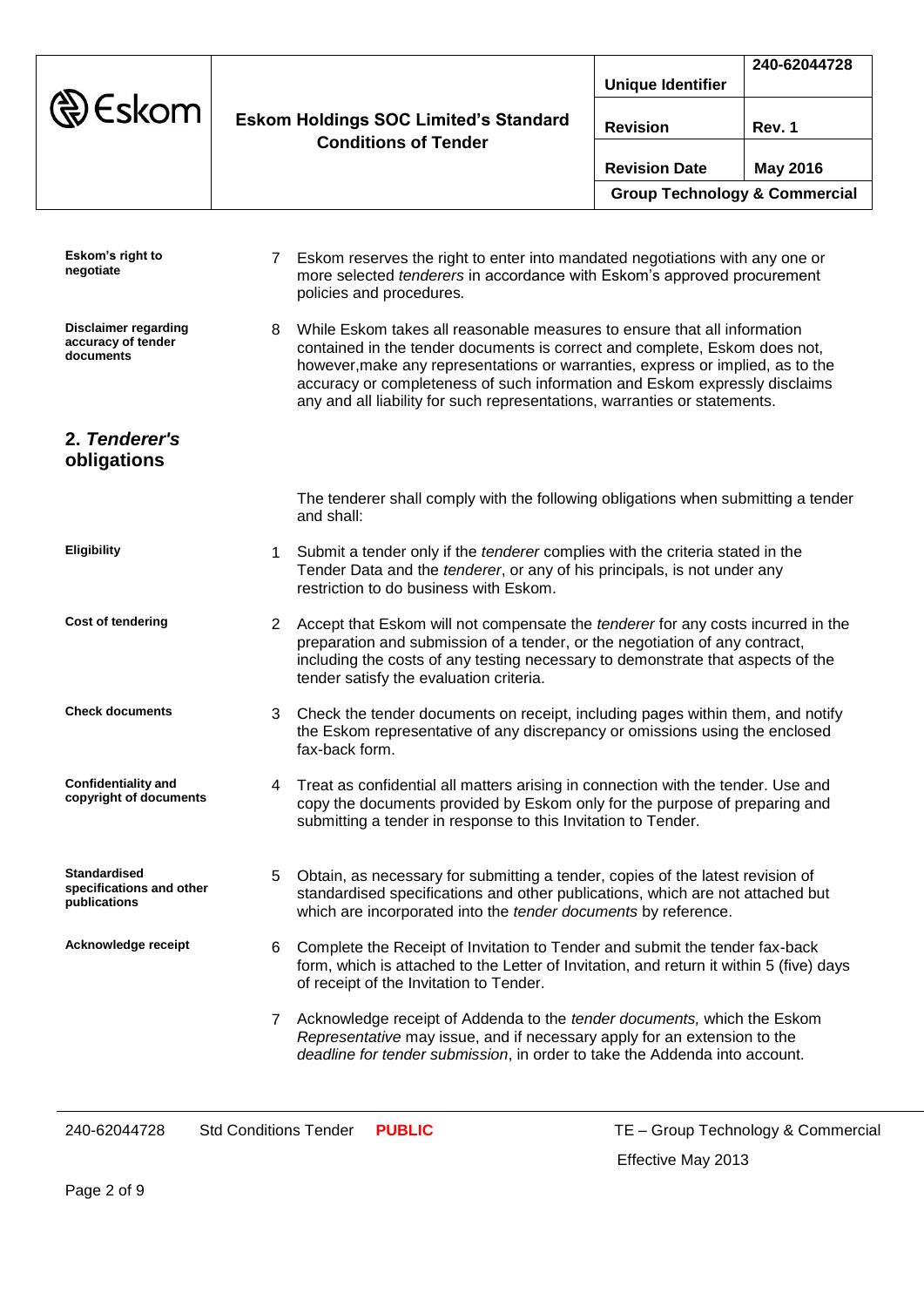|                                              |     |                                                                                                                                                                                                                                                                                                                                                                                          | <b>Unique Identifier</b>                 | 240-62044728    |
|----------------------------------------------|-----|------------------------------------------------------------------------------------------------------------------------------------------------------------------------------------------------------------------------------------------------------------------------------------------------------------------------------------------------------------------------------------------|------------------------------------------|-----------------|
| Eskom                                        |     | <b>Eskom Holdings SOC Limited's Standard</b><br><b>Conditions of Tender</b>                                                                                                                                                                                                                                                                                                              | <b>Revision</b>                          | Rev. 1          |
|                                              |     |                                                                                                                                                                                                                                                                                                                                                                                          | <b>Revision Date</b>                     | <b>May 2016</b> |
|                                              |     |                                                                                                                                                                                                                                                                                                                                                                                          | <b>Group Technology &amp; Commercial</b> |                 |
| Site visit and / or<br>clarification meeting | 8   | Attend a site visit and/or clarification meeting at which tenderers may familiarise<br>themselves with the proposed work, services or supply, location, etc. and raise<br>questions. Details of the meeting(s) are stated in the Tender Data.                                                                                                                                            |                                          |                 |
| <b>Seek clarification</b>                    |     | 9 Request clarification of the <i>tender documents</i> , if necessary, by notifying the<br>Eskom Representative earlier than the closing time for clarification of queries.                                                                                                                                                                                                              |                                          |                 |
| <b>Insurance</b>                             | 10. | Be informed that the extent (if any) of insurance provided by Eskom may not be<br>for the full cover required in terms of the relevant category listed in Section 8 of<br>the conditions of contract. The tenderer is advised to seek qualified advice<br>regarding insurance.                                                                                                           |                                          |                 |
| <b>Pricing the tender</b>                    | 11  | Include in the rates, prices, and the tendered total of the Prices (if any) all duties,<br>taxes (except VAT), and other levies payable by the successful tenderer. Such<br>duties, taxes and levies are those applicable 14 (fourteen) days prior to the<br>deadline for tender submission.                                                                                             |                                          |                 |
|                                              |     | 12 Show Value-Added Tax (VAT) payable by Eskom separately as an addition to<br>the tendered total of the Prices.                                                                                                                                                                                                                                                                         |                                          |                 |
|                                              | 13  | Provide rates and Prices that are fixed for the duration of the contract and not<br>subject to adjustment except as provided for in the conditions of contract.                                                                                                                                                                                                                          |                                          |                 |
|                                              |     | 14 State the rates and Prices in South African Rand unless instructed otherwise as<br>an additional condition in the Tender Data. The selected conditions of contract<br>may provide for part payment in other currencies.                                                                                                                                                               |                                          |                 |
| <b>Alterations to documents</b>              | 15  | Not make any alterations or additions to the tender documents, other than for<br>purposes of complying with instructions issued by the Eskom Representative or if<br>necessary to correct errors made by the tenderer. All such alterations shall be<br>initialled by all signatories to the tender. Corrections may not be made using<br>correction fluid, correction tape or the like. |                                          |                 |
| <b>Alternative tenders</b>                   |     | 16 Submit alternative tenders strictly in accordance with all the requirements of the<br>tender documents, only if a main tender is also submitted. The alternative tender<br>is submitted with the main tender together with a schedule that compares the<br>requirements of the tender documents with the alternative requirements the<br>tenderer proposes.                           |                                          |                 |
|                                              |     | 17 Accept that an alternative tender may be based only on the criteria stated in the<br>Tender Data and as acceptable to Eskom.                                                                                                                                                                                                                                                          |                                          |                 |
| Submitting a tender                          |     | 18 Submit a tender for providing the whole of the works, services or supply identified<br>in the specification provided by Eskom, unless stated otherwise in the Tender<br>Data.                                                                                                                                                                                                         |                                          |                 |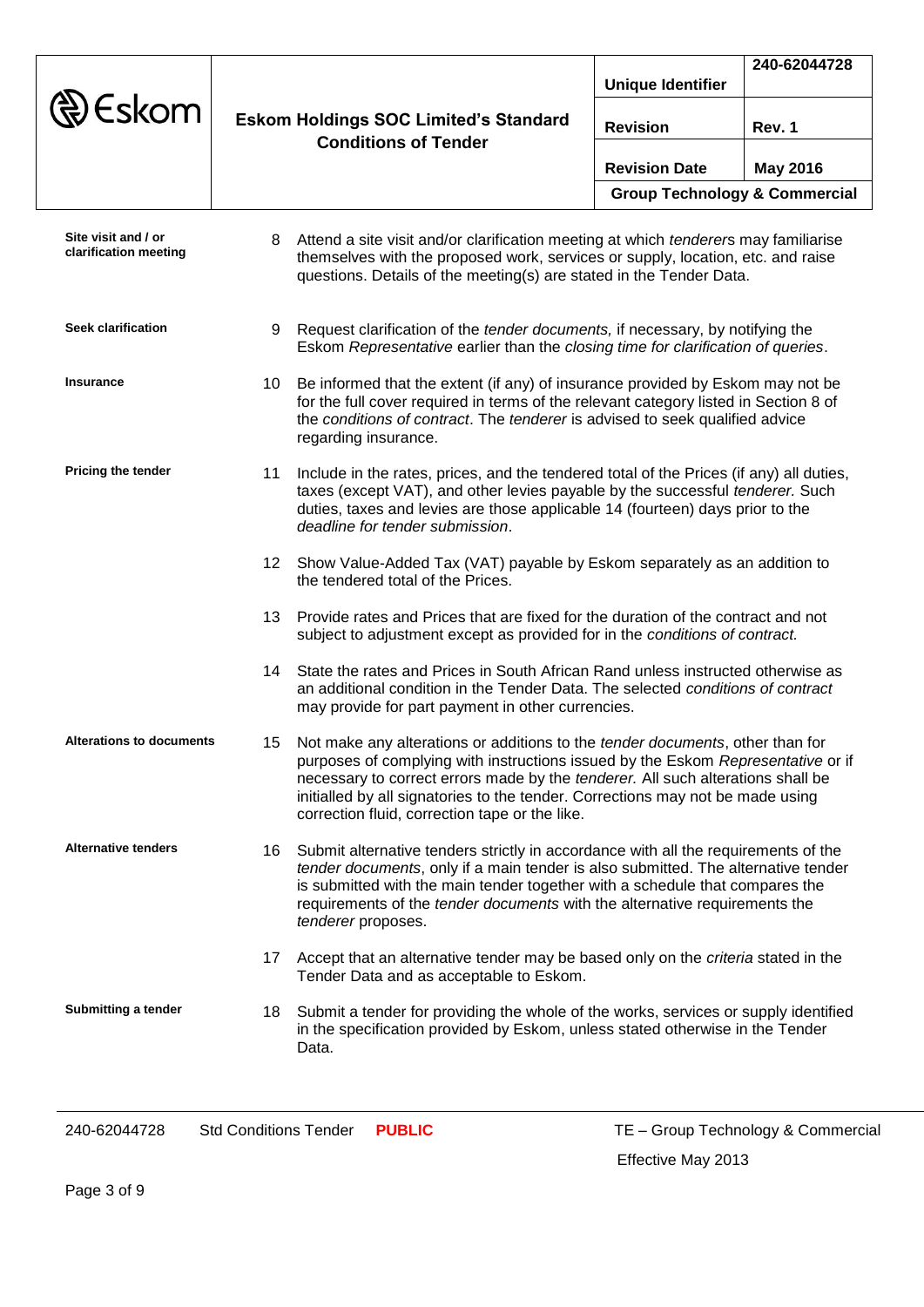|                |                                                                             |                                          | 240-62044728 |
|----------------|-----------------------------------------------------------------------------|------------------------------------------|--------------|
|                | <b>Eskom Holdings SOC Limited's Standard</b><br><b>Conditions of Tender</b> | <b>Unique Identifier</b>                 |              |
| <b>D</b> Eskom |                                                                             |                                          |              |
|                |                                                                             | <b>Revision</b>                          | Rev. 1       |
|                |                                                                             |                                          |              |
|                |                                                                             | <b>Revision Date</b>                     | May 2016     |
|                |                                                                             | <b>Group Technology &amp; Commercial</b> |              |

- 19 Return the *tender returnables* to Eskom*,* completing without exception all the forms, data and schedules included therein. Where any certificate, proof of registration or the like is required to be submitted as a *tender returnable*, the *tenderer* must ensure that Eskom is in possession of a valid certificate or proof of registration for the duration of the *validity period* and, if the tender is successful, up to contract award. Unless otherwise stated, *tenderers* must submit an original or a certified copy of such certificate or proof of registration.
- 20 Submit the tender as an original hardcopy tender, plus the number of copies stated in the Tender Data and provide an English translation for documentation submitted in a language other than English. Tenders may not be written in pencil and must be completed in ink.
- 21 Sign the original hardcopy tender, and all copies of the tender where indicated. Eskom will hold the signatory duly authorised and liable on behalf of the *tenderer*.
- 22 Seal the original hardcopy tender and each copy of the tender as separate packages marking the packages as "ORIGINAL" and "COPY". Each package shall state the Eskom address on the outside, the Invitation to Tender number stated in the Tender Data, as well as the *tenderer's* name and contact address.
- 23 Seal the original hardcopy and required copies together in an outer package that states on the outside, only the Eskom address and Invitation to Tender number as stated in the Tender Data. The outer package must be marked "CONFIDENTIAL".
- 24 Where a two-envelope system is required in terms of the Tender Data, place and seal the returnable documents listed in the Tender Data in an envelope marked "Financial Proposal" and place the remaining returnable documents in an envelope marked "Technical Proposal". Each envelope shall state Eskom's address on the outside, and the identification details stated in the Tender Data, as well as the *tenderer's* name and contact details. The *tenderer* must ensure that both parts of the tender are delivered as a single package.
- 25 Any tenders not in the tender box as stipulated in the Tender Data at the *deadline for tender submission* will be considered late. Accept that Eskom will not assume any responsibility for the misplacement or premature opening of the tender if the outer package is not sealed and marked as stated. Without limitation, Eskom takes no responsibility for any delays in any courier or

postal system or any delays in transit within or between Eskom offices. Eskom likewise takes no responsibility for tenders delivered to a location other than the tender box at the tender office stated in the Tender Data.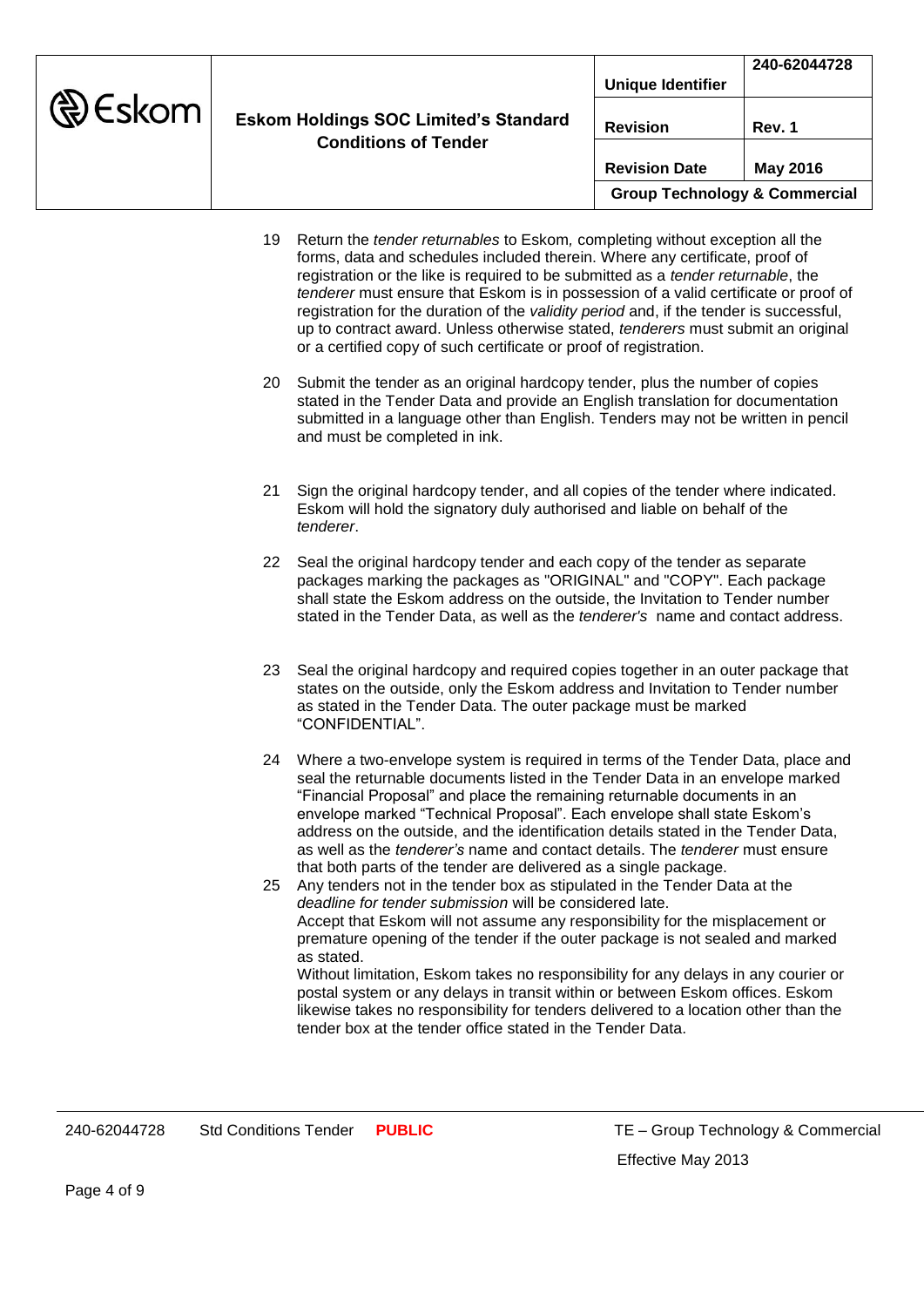|                  |                                                                             |                                          | 240-62044728 |
|------------------|-----------------------------------------------------------------------------|------------------------------------------|--------------|
| $\bigcirc$ Eskom | <b>Eskom Holdings SOC Limited's Standard</b><br><b>Conditions of Tender</b> | <b>Unique Identifier</b>                 |              |
|                  |                                                                             | <b>Revision</b>                          | Rev. 1       |
|                  |                                                                             | <b>Revision Date</b>                     | May 2016     |
|                  |                                                                             | <b>Group Technology &amp; Commercial</b> |              |

| 240-62044728                                       | <b>Std Conditions Tender</b><br>TE - Group Technology & Commercial<br><b>PUBLIC</b>                                                                                                                                                                                                                                                                                                                                                                                                                                                                                                                                                                                                                                                                                                                                                                                                                                                                               |
|----------------------------------------------------|-------------------------------------------------------------------------------------------------------------------------------------------------------------------------------------------------------------------------------------------------------------------------------------------------------------------------------------------------------------------------------------------------------------------------------------------------------------------------------------------------------------------------------------------------------------------------------------------------------------------------------------------------------------------------------------------------------------------------------------------------------------------------------------------------------------------------------------------------------------------------------------------------------------------------------------------------------------------|
| Submit bonds, policies<br>etc.                     | If instructed by the Eskom Representative (before the formation of a contract),<br>32<br>submit for Eskom's acceptance, the bonds, guarantees, policies and certificates<br>of insurance required to be provided by the successful tenderer in terms of the<br>conditions of contract.                                                                                                                                                                                                                                                                                                                                                                                                                                                                                                                                                                                                                                                                            |
| <b>Clarification of tender</b><br>after submission | Provide, on request from the Eskom Representative during the evaluation of<br>31<br>tenders, any other material that has a bearing on the tender, the tenderer's<br>commercial position (including notarised joint venture agreements), preferencing<br>arrangements or samples of materials, considered necessary by Eskom for the<br>purpose of a full and fair risk assessment, and for the purposes of conducting<br>inspections, tests or any other analysis. This may include providing a breakdown<br>of rates or Prices. No change in the total of the Prices or substance of the tender<br>is sought, offered, or permitted except as required by the Eskom Representative<br>to confirm the correction of arithmetical errors discovered in the evaluation of<br>tenders. The total of the Prices stated by the <i>tenderer</i> as corrected by the Eskom<br>Representative with the concurrence of the tenderer, shall be binding upon the<br>tenderer |
|                                                    | Extend the validity period for a specified additional period if Eskom requests the<br>30<br>tenderer to extend it. A tenderer agreeing to the request will not be required or<br>permitted to modify a tender, except to the extent Eskom may allow for the<br>effects of inflation over the additional period.                                                                                                                                                                                                                                                                                                                                                                                                                                                                                                                                                                                                                                                   |
| <b>Tender validity</b>                             | 29<br>Hold the tender(s) valid for acceptance by Eskom at any time within the validity<br>period after the deadline for tender submission.                                                                                                                                                                                                                                                                                                                                                                                                                                                                                                                                                                                                                                                                                                                                                                                                                        |
|                                                    | Accept that if Eskom extends the <i>deadline for tender submission</i> for any reason,<br>28<br>the requirements of these Standard Conditions of Tender apply equally to the<br>extended deadline.                                                                                                                                                                                                                                                                                                                                                                                                                                                                                                                                                                                                                                                                                                                                                                |
|                                                    | Any reference to time will mean South African Standard Time (SAST), i.e.<br>27<br>GMT+2 hours. The closing time will be determined by using the Telkom time<br>signal as available over the telephone. This time will be strictly adhered to.                                                                                                                                                                                                                                                                                                                                                                                                                                                                                                                                                                                                                                                                                                                     |
| <b>Closing time</b>                                | Ensure that Eskom has received the tender at the address and in the tender box<br>26<br>or facsimile number specified in the Tender Data by no later than the deadline for<br>tender submission. Proof of posting or of courier delivery will not be taken by<br>Eskom as proof of delivery. Eskom will not accept a tender submitted<br>telephonically, by e-mail or by telegraph.                                                                                                                                                                                                                                                                                                                                                                                                                                                                                                                                                                               |
|                                                    | Where it is permissible for tenders to be received by facsimile, Eskom takes no<br>responsibility for difficulties in transmission caused by line or equipment faults.<br>Completed tenders not received at the designated facsimile machine by the<br>deadline for tender submission will be considered late. The time print on both the<br>sending and receiving facsimile machines will be disregarded, as the Telkom<br>time signal as available over the telephone determines the closing time, by which<br>the completed tender must be received.<br>Eskom employees are not permitted to deposit a tender into the Eskom tender<br>box on behalf of a tenderer.                                                                                                                                                                                                                                                                                            |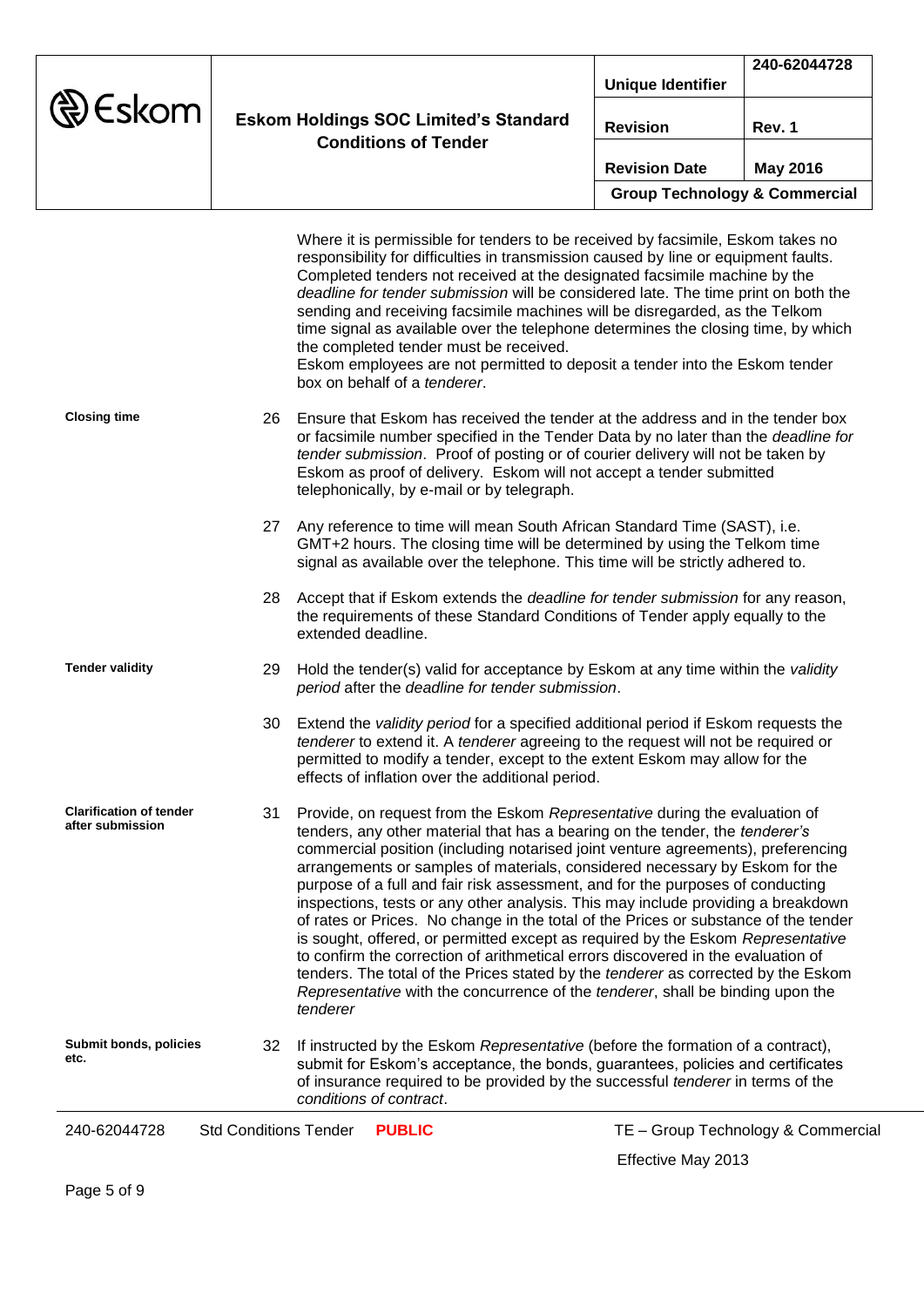| $\circledR$ Eskom             | <b>Eskom Holdings SOC Limited's Standard</b><br><b>Conditions of Tender</b>    | <b>Unique Identifier</b>                 | 240-62044728 |
|-------------------------------|--------------------------------------------------------------------------------|------------------------------------------|--------------|
|                               |                                                                                | <b>Revision</b>                          | Rev. 1       |
|                               |                                                                                | <b>Revision Date</b>                     | May 2016     |
|                               |                                                                                | <b>Group Technology &amp; Commercial</b> |              |
| <b>Sign Form of Agreement</b> | Indertake to check the final draft of the contract provided by the Eskom<br>วว |                                          |              |

|                                                                                                         |    | Origeriane to criech the mial dialt of the contract provided by the ESNOTH<br>Representative, and sign the contract documents.                                                                                                                                                                                                                                                                                |
|---------------------------------------------------------------------------------------------------------|----|---------------------------------------------------------------------------------------------------------------------------------------------------------------------------------------------------------------------------------------------------------------------------------------------------------------------------------------------------------------------------------------------------------------|
| Proof of authority to act<br>as agent                                                                   | 34 | Where an agent on behalf of a principal submits a tender, an authenticated copy<br>of the authority to act as an agent of the <i>tenderer</i> must be submitted as a <i>tender</i><br>returnable.                                                                                                                                                                                                             |
| <b>Compliance with</b><br><b>Supplier Development</b><br>and Localisation (SD&L)<br><b>Requirements</b> | 35 | Comply with Eskom's requirements regarding Supplier Development and<br>Localisation, as set out in the Tender Data.                                                                                                                                                                                                                                                                                           |
| <b>Compliance with CIDB</b>                                                                             | 36 | Eskom, as a state owned entity, requires all tenderers to be registered with the<br>Construction Industry Development Board ("the CIDB").                                                                                                                                                                                                                                                                     |
|                                                                                                         |    | This requirement flows from the Construction Industry Development Board Act,<br>38 of 2000 ("the CIDB Act") and the Construction Industry Development Board<br>Regulations ("the Regulations"), in terms of which a contractor is required to<br>register with the CIDB to partake in public sector procurement for construction<br>works (as defined therein).                                               |
|                                                                                                         |    | The required grade and category of registration which is determined with<br>reference to the nature and value of the contract, is detailed in the Tender Data.<br>Eskom requires tenderers to submit proof of registration or proof of application<br>for registration with the CIDB, in the required category of registration, as a tender<br>returnable.                                                    |
|                                                                                                         |    | In the event that at the <i>deadline for tender submission</i> only proof of application is<br>available, a valid proof of registration must be submitted by the tenderer when it<br>is issued, and in any event prior to contract award.                                                                                                                                                                     |
|                                                                                                         |    | The requirements of the CIDB Act and the Regulations may change from time to<br>time and Eskom will be required to apply the version of the CIDB Act and<br>Regulations applicable at the time of contract award. Tenderers should keep<br>themselves updated on these requirements. Further information on the CIDB and<br>CIDB registration can be found on the CIDB website www.cidb.org.za.               |
| <b>Compliance with COIDA,</b><br><b>OHS Act &amp; Eskom's</b><br><b>SHEQ Requirements</b>               | 37 | The law requires that <i>tenderers</i> are registered with the Compensation Fund ("the<br>Fund") in terms of the Compensation for Occupational Injuries and Diseases Act<br>130 of 1993 ("COIDA") or with a licensed compensation insurer. This<br>requirement flows from the Occupational Health and Safety Act 85 of 1993 ("the<br>OSH Act"), and Regulation 4(1) (g) of the Construction Regulations 2003. |
|                                                                                                         |    | Tenderers are required to provide proof to the satisfaction of Eskom that safety,<br>health, environmental and quality (SHEQ) systems, policies and capabilities are<br>in place at the time of tendering, failing which, Eskom reserves the right to<br>declare the tender non-responsive during tender evaluation. All costs and                                                                            |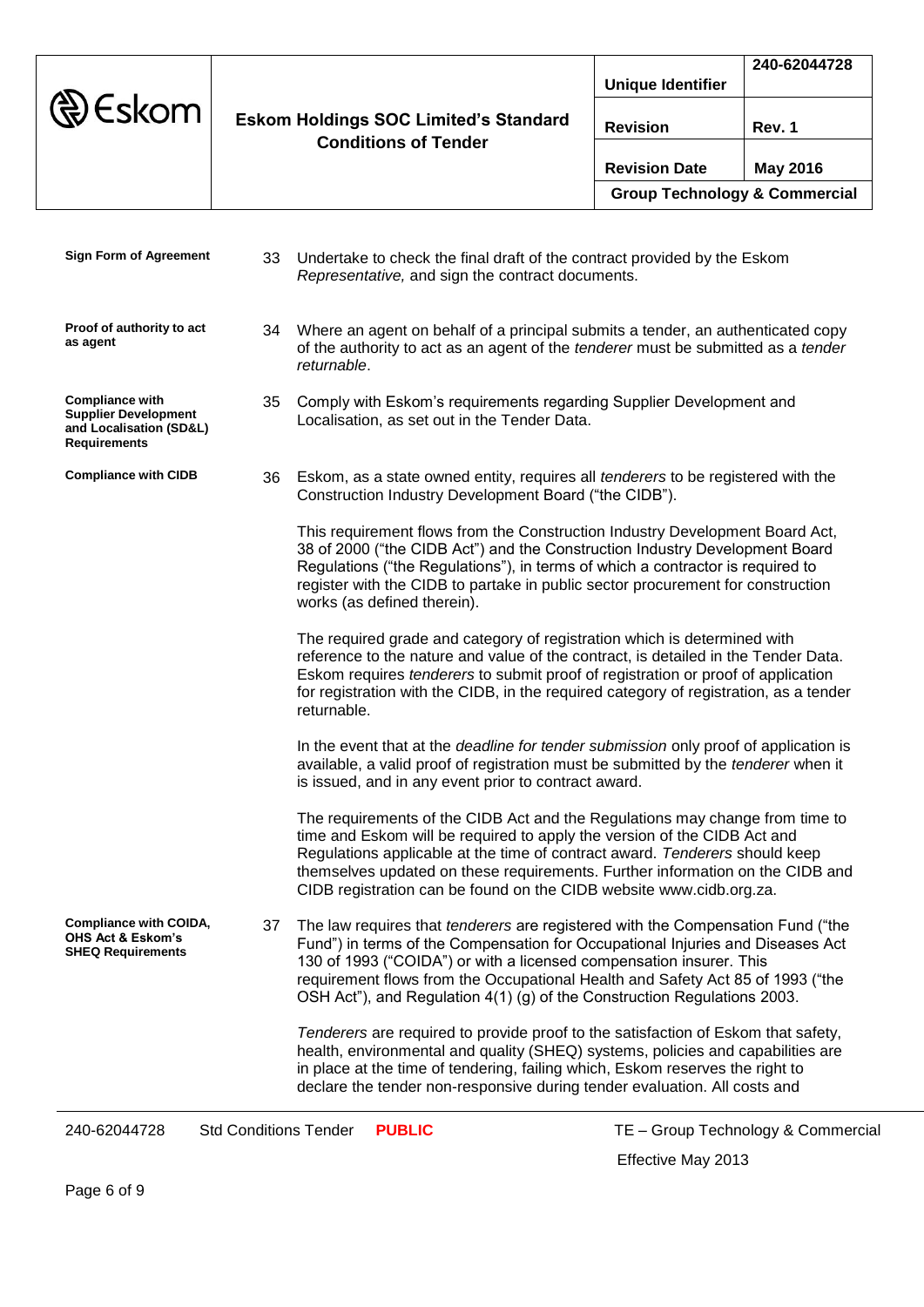|                   |                                                                             |                                          | 240-62044728 |
|-------------------|-----------------------------------------------------------------------------|------------------------------------------|--------------|
| $\circledR$ Eskom | <b>Eskom Holdings SOC Limited's Standard</b><br><b>Conditions of Tender</b> | <b>Unique Identifier</b>                 |              |
|                   |                                                                             | <b>Revision</b>                          | Rev. 1       |
|                   |                                                                             | <b>Revision Date</b>                     | May 2016     |
|                   |                                                                             | <b>Group Technology &amp; Commercial</b> |              |

personnel associated with SHEQ should be reflected in the tender for Eskom's assessment thereof.

**Provision of Security for Performance** 38 To the extent that the provision of security for performance is a requirement, the *tenderer* must indicate the names of a minimum of 2 (two) financial institutions that the *tenderer* is likely to approach in order to obtain the required form of security.

## **3. Eskom's undertakings**

Eskom and the Eskom *Representative*, shall:

- **Respond to clarification** 1 Respond to a request for clarification received earlier than the *closing time for clarification of queries*. The response is notified to all *tenderer*s.
- **Issue Addenda** 2 If necessary, issue Addenda that may amend, amplify, or add to the *tender documents,* to each *tenderer*. If a *tenderer* applies for an extension to the *deadline for tender submission*, in order to take Addenda into account in preparing a tender, Eskom may grant such an extension and the Eskom *Representative* shall notify the extension to all *tenderer*s.
- **Return late tenders** 3 Return tenders received after the *deadline for tender submission* unopened to the *tenderer* submitting a late tender. Tenders will be deemed late if they are not received at the designated facsimile machine or in the designated tender box at the date and time stipulated as the *deadline for tender submission.*
- Tender opening and the sense of the sense of the *tenderers'* representatives who choose to attend at the time and place stated in the Tender Data. Tenders for which an acceptable notice of withdrawal has been submitted will not be opened.
	- 5 At tender opening, Eskom will announce the names of the *tenderer*s. Prices and lead times for completion will be announced, unless otherwise stated in the Tender Data.
- **Two-envelope system** 6 Where stated in the Tender Data that a two-envelope system is to be followed, open only the technical proposals in the presence of *tenderer*'s representatives and announce the name of each *tenderer*.
	- 7 Evaluate the quality of the technical proposals and advise *tenderer*s on who remains in contention for the award of the contract. Return unopened financial proposals to *tenderer*s whose technical proposals failed to meet the minimum criteria.

240-62044728 Std Conditions Tender **PUBLIC** TE – Group Technology & Commercial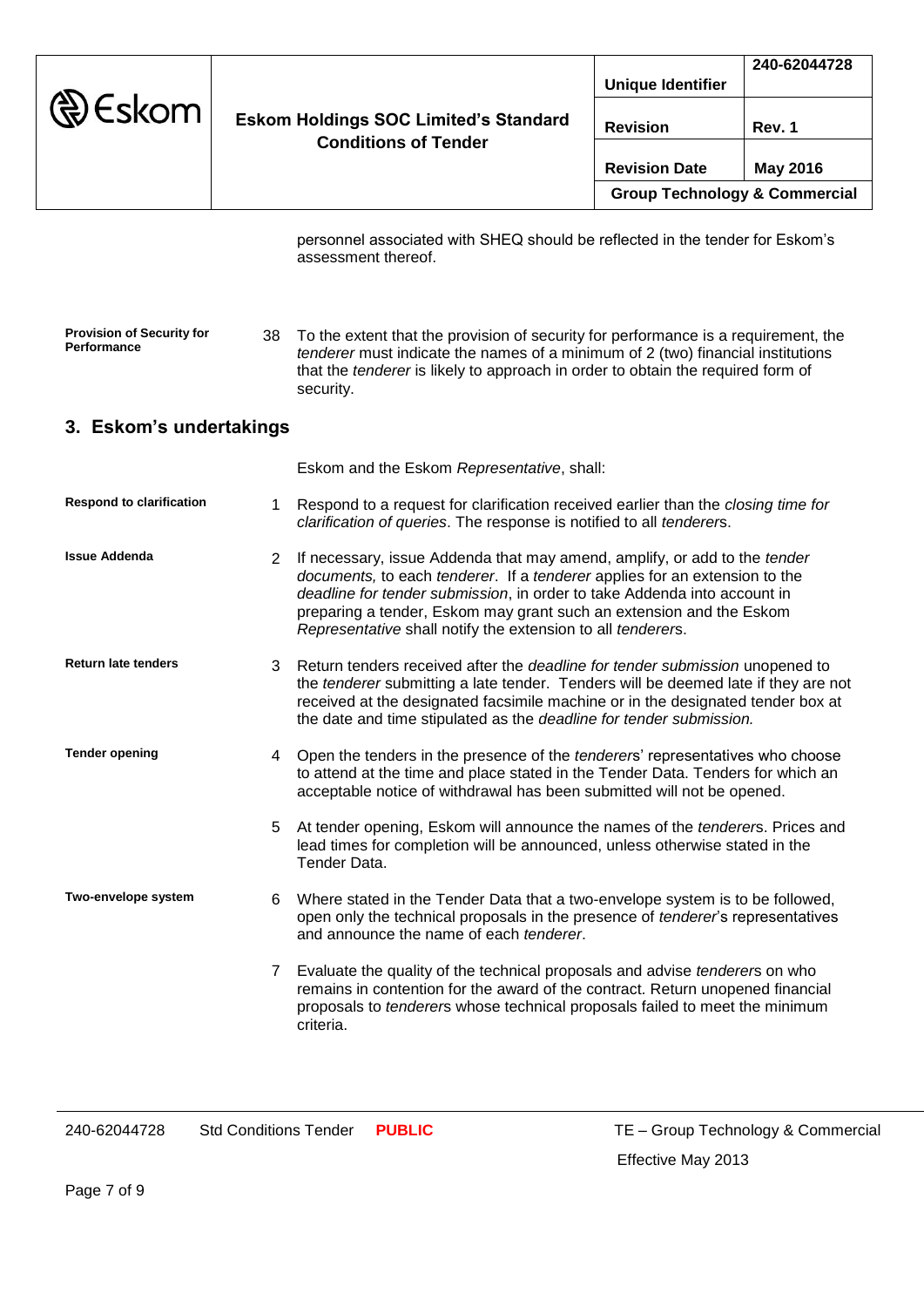|                                |                  |                                                                                                                                                                                                                                                                                                                                                                                                                                                                                                                                                                                                          |                                          | 240-62044728    |
|--------------------------------|------------------|----------------------------------------------------------------------------------------------------------------------------------------------------------------------------------------------------------------------------------------------------------------------------------------------------------------------------------------------------------------------------------------------------------------------------------------------------------------------------------------------------------------------------------------------------------------------------------------------------------|------------------------------------------|-----------------|
|                                |                  |                                                                                                                                                                                                                                                                                                                                                                                                                                                                                                                                                                                                          | <b>Unique Identifier</b>                 |                 |
| Eskom                          |                  | <b>Eskom Holdings SOC Limited's Standard</b><br><b>Conditions of Tender</b>                                                                                                                                                                                                                                                                                                                                                                                                                                                                                                                              | <b>Revision</b>                          | Rev. 1          |
|                                |                  |                                                                                                                                                                                                                                                                                                                                                                                                                                                                                                                                                                                                          | <b>Revision Date</b>                     | <b>May 2016</b> |
|                                |                  |                                                                                                                                                                                                                                                                                                                                                                                                                                                                                                                                                                                                          | <b>Group Technology &amp; Commercial</b> |                 |
| Non-disclosure                 | 8                | Unless required to do so by law, not disclose to <i>tenderers</i> , or to any other person<br>not officially concerned with such processes, information relating to the<br>evaluation and comparison of tenders and recommendations for the award of a<br>contract, until after the award of the contract to the successful tenderer.                                                                                                                                                                                                                                                                    |                                          |                 |
| Grounds for rejection          | 9                | Consider rejecting a tender if there is any effort by a tenderer to influence the<br>processing of tenders or contract award.                                                                                                                                                                                                                                                                                                                                                                                                                                                                            |                                          |                 |
| <b>Disqualification</b>        | 10               | Immediately disqualify a <i>tenderer</i> (and his tender) if it is established that the<br>tenderer offered an inducement to any person with a view to influencing the<br>placing of a contract arising from this Invitation to Tender.                                                                                                                                                                                                                                                                                                                                                                  |                                          |                 |
| <b>Test for responsiveness</b> | 11               | Determine before detailed evaluation, whether each tender properly received<br>Meets the requirements of these Conditions of Tender,<br>Has been properly signed, and<br>Is responsive to the requirements of the tender documents.                                                                                                                                                                                                                                                                                                                                                                      |                                          |                 |
|                                | 12 <sup>12</sup> | Judge a responsive tender as one which conforms to all the terms, conditions,<br>and specifications of the tender documents without material deviation or<br>qualification. A material deviation or qualification is one which, in Eskom's<br>opinion would<br>Detrimentally affect the scope, quality, or performance of the works, services or<br>supply identified in the specification,<br>Change Eskom's or the tenderer's risks and responsibilities under the contract,<br>or<br>Affect the competitive position of other tenderers presenting responsive tenders,<br>if it were to be rectified. |                                          |                 |
|                                |                  | 13 A tenderer's failure to comply with the said conditions of tender or failure to<br>provide any compulsory documentation required for purposes tender evaluation<br>and the determination of competitive ranking will render a tender non-responsive.                                                                                                                                                                                                                                                                                                                                                  |                                          |                 |
| <b>Gatekeepers</b>             |                  | 14 A tenderer's failure to meet stipulated gatekeepers (pre-requisites for evaluation)<br>will also render the tender / offer non-responsive.                                                                                                                                                                                                                                                                                                                                                                                                                                                            |                                          |                 |
| <b>Copies of Tenders</b>       | 15               | It must further be noted that a <i>tenderer's</i> failure to provide the necessary copies<br>of the original tender and in the stipulated format, will also disqualify the tenderer<br>from further evaluation. Tenderers will not be permitted to provide the required<br>copies after tender / enquiry closing, and Eskom will not be responsible for the<br>making of copies for the purposes of evaluation, in an effort to avoid the risks of<br>tender tampering.                                                                                                                                  |                                          |                 |
| Non-responsive tenders         |                  | 16 Reject a non-responsive tender, and not allow it to be subsequently made<br>responsive by correction or withdrawal of the non-conforming deviation or<br>reservation.                                                                                                                                                                                                                                                                                                                                                                                                                                 |                                          |                 |